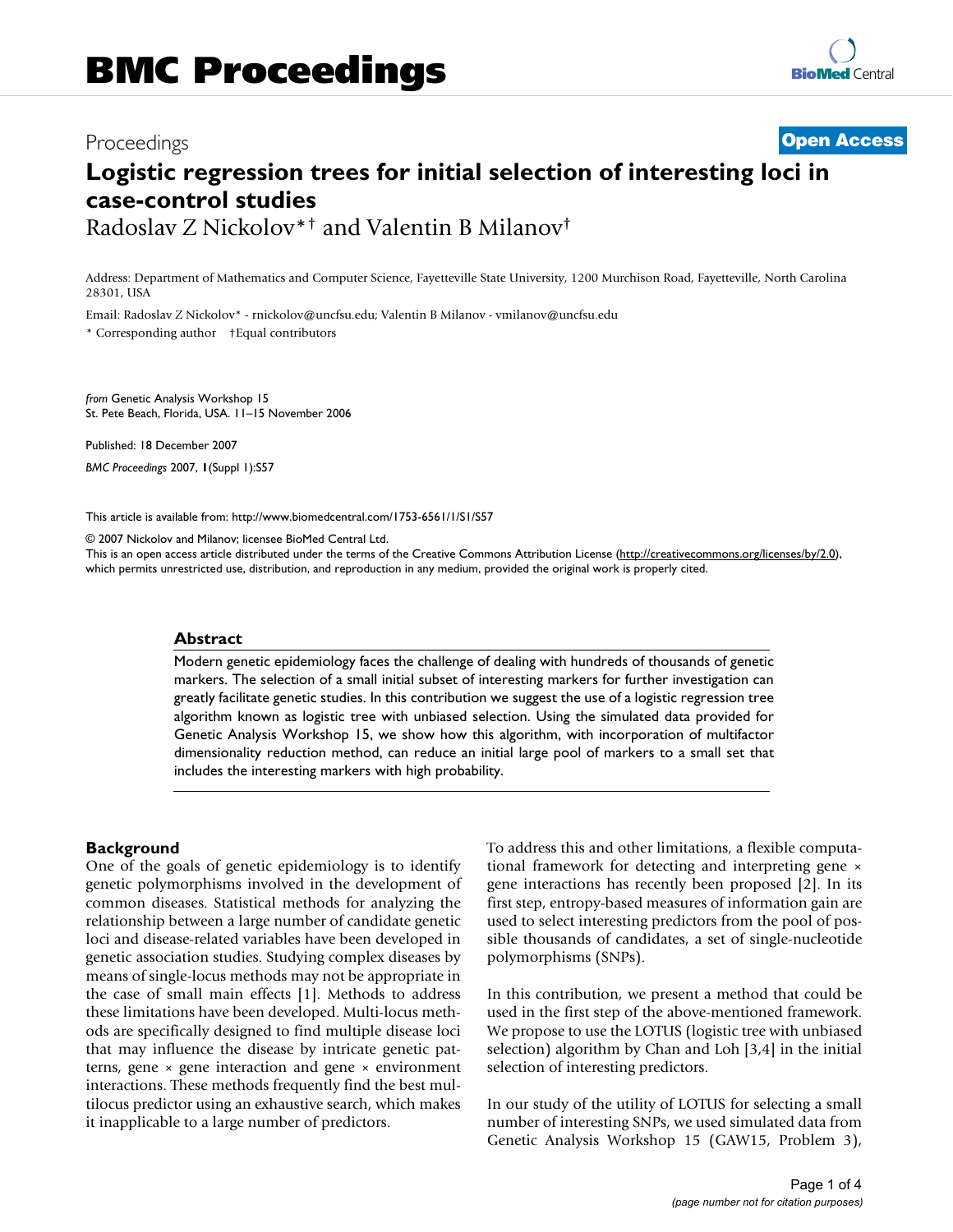with knowledge of the true model and simulation parameters used to generate the data.

We show that with LOTUS alone, and with incorporation of multifactor dimensionality reduction method (MDR) [5], an initial large set of SNPs can be reduced to a small set that includes the interesting markers with high probability.

# **Methods**

# *Data set*

The data set used was the GAW15 simulated rheumatoid arthritis (RA) data. We chose disease status for RA as the phenotype of interest. We used 50 replications of SNP data to create 50 samples of 1000 cases and 1000 controls. We created the cases by randomly sampling one affected member of each simulated family.

We did our analyses knowing the full model and simulation parameters used to generate the data. To explore the ability of LOTUS for selecting important predictors, we used some of the trait loci from the answers. For each sample, an initial set of 309 SNPs were considered, 303 of which were the simulated SNPs on chromosome 18. The rest were the trait loci A, B, C, D, E, and F. We used sample sizes of 250, 500, and 1000 cases (controls), respectively.

We also considered, as a more realistic scenario, the 303 SNPs of chromosome 18 only (trait locus E excluded). The sample size was 1000.

To estimate the false-positive rate, that is the probability of selecting a SNP not at causative locus, we used 4 of the 303 SNPs on chromosome 18.

# *LOTUS*

LOTUS (logistic tree with unbiased selection) is a method for automatic construction of logistic regression trees. LOTUS fits a piecewise (multiple or simple) linear logistic regression model by recursively partitioning the data and fitting a different logistic regression in each partition. This allows nonlinear features of the data to be modeled without requiring variable transformations. A few features make LOTUS especially appropriate for analysis and interpretation of large data sets: negligible bias in split variable selection, relatively fast training speed, applicability to quantitative and categorical variables, choice of multiple or simple linear logistic node models, and suitability for data sets with missing values.

LOTUS constructs logistic regression trees in a top-down fashion [3,4,6]. It deals with the selection bias problem due to some predictors taking more values than others, and distinguishes nonlinear from linear effects through the use of a Cochran-Armitage trend-adjusted chi-square test. It can fit either a multiple or simple logistic regression at each node. Once the initial tree is grown, it is pruned back using a pruning method similar to the classification and regression trees (CART) algorithm [7]. LOTUS uses deviance as the 'cost-complexity measure' instead of the sum of squared residuals. The tree with the lowest prediction deviance is chosen based on an independent test set or ten-fold cross-validation.

LOTUS allows the choice of one of three roles for each quantitative predictor variable: *f*-variable, for fitting only; *s*-variable, for splitting only; and *n*-variable for both splitting and fitting. In our application we treated each locus genotype as an *n*-variable. We fitted a multiple stepwise linear logistic regression tree. A *p*-value of 0.05 was used for forward selection and backward elimination. The maximum number of predictor variables to be selected at each node was chosen to be ten.

The LOTUS computer program is freely available [8].

## *MDR*

MDR is a nonparametric, combinatorial, model-free datamining method, which has been successful in identifying gene × gene interactions in a balanced case-control design. With MDR, multilocus genotypes are pooled into highrisk and low-risk groups, thereby reducing the dimensionality of the genotype predictors from high dimensions to one dimension. That is, MDR employs constructive induction [9], the process of defining a new predictor as a function of two or more other predictors. The new onedimensional multilocus-genotype predictor is used to choose the best set of loci from each one- to L-locus set according to classification and prediction errors. The MDR algorithm has reasonable power to detect epistasis [10].

## *Selection of interesting SNPs*

We studied two procedures for selecting a small set of interesting SNPs from an initial large set. In the first procedure we simply selected all SNPs in the final tree produced by LOTUS. However, if one selects as interesting only the SNPs in the final regression tree produced by LOTUS, some of the important SNPs, and possibly trait loci, might not be selected. Their effect might have been overlooked due to the strong effect of some of the selected loci, higher order interactions, or the parameter settings of the algorithm such as maximum number of predictors at each node. To address this, we incorporated MDR in our second selection procedure. We used MDR to select the best model among all possible one- to four-locus subsets of the predictor set selected by LOTUS. The markers in this best model were then removed from the initial set of SNPs and LOTUS was run again. The markers selected at the first and second runs of LOTUS constitute the final set of interesting SNPs.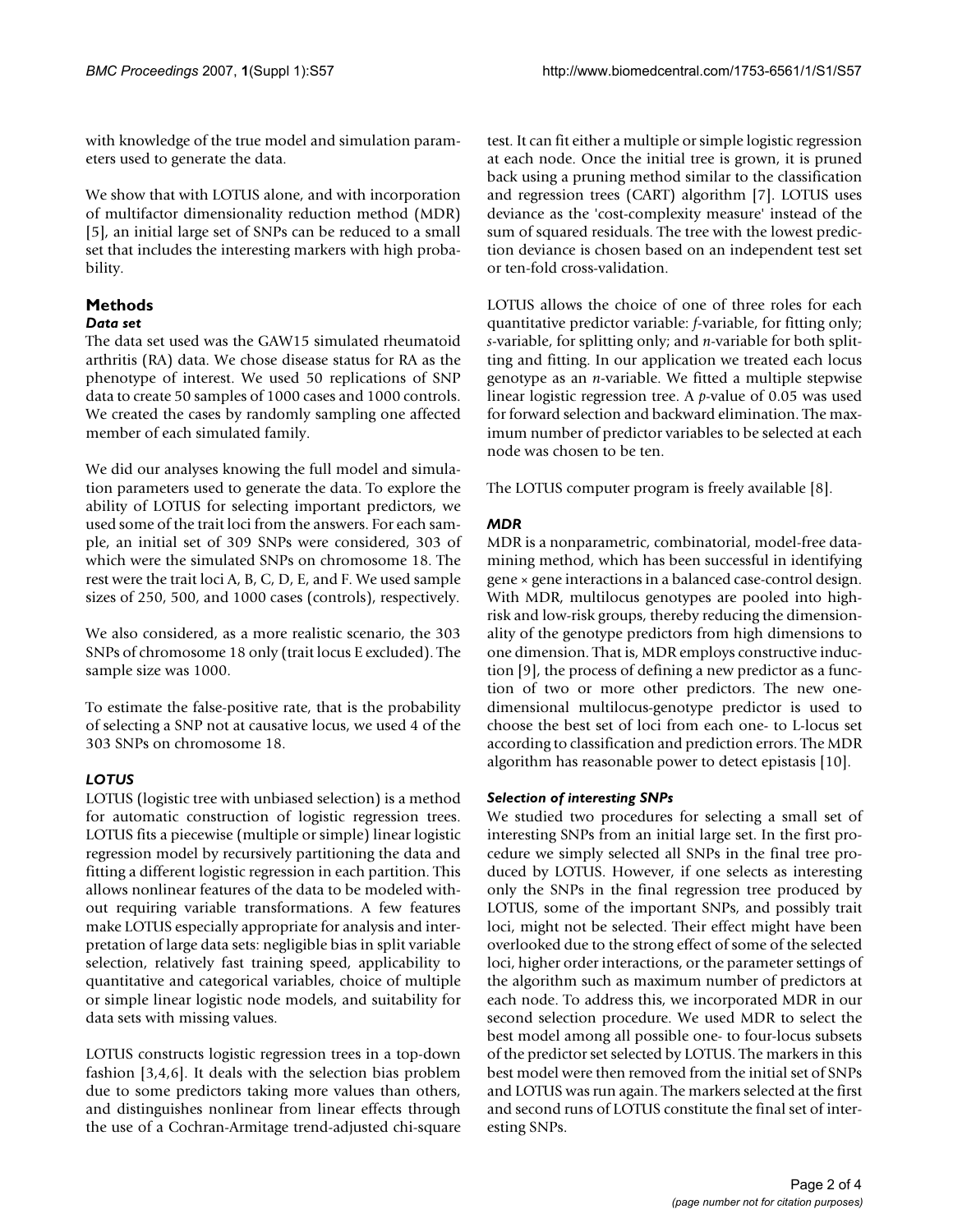Our second procedure may lead to a larger final set of interesting SNPs and thereby increased false-positive rate. However, the incorporation of MDR might improve the selection of important SNPs. Our goal is not to miss markers possibly involved in disease etiology. Although the proposed procedures are for initial selection and the falsepositive rate is not of major concern, to keep it reasonably low we use at most two LOTUS runs.

LOTUS can process many thousands of predictors at one run. However, due to the computational limitations of MDR, we considered only hundreds of SNPs in our simulations, and chose the parameters of LOTUS accordingly.

## **Results**

We counted how many times in the 50 replications each of the trait loci was selected in the final set of interesting SNPs by each of the two procedures. First, we considered all 309 SNPs (303 of them on chromosome 18 plus the trait loci A, B, C, D, E, and F) as our initial set. Table 1 summarizes our results. Trait loci C and E were selected in the set of interesting SNPs in all 50 replications, in all cases considered. The selection rate of loci A, B, D, and F increased with the sample size for both procedures. It is easy to see that incorporating MDR in the selection process (our second procedure) significantly improved the selection rate of trait loci A, B, D, and F. For example, the selection rate of trait locus A increased from 26% to 30% when the sample size was 250, from 52% to 86% when the sample size was 500, and from 82% to 98% when the sample size was 1000.

Next, we considered chromosome 18 SNPs only: 303 SNPs, excluding the trait locus E. The sample size was 1000. SNP-269 that is physically closest to the trait locus E (and possibly in high linkage disequilibrium with it) was selected 92% of the time by the first procedure and 98% of the time by the second procedure. In the cases when SNP-269 was not selected by the first procedure, the set of interesting SNPs included SNP-268, which is also flanking the trait locus E.

|  |  |  |  |  |  | Table 1: Selection rates for individual trait loci; 50 replications |
|--|--|--|--|--|--|---------------------------------------------------------------------|
|--|--|--|--|--|--|---------------------------------------------------------------------|

|                    |                     | Selection rate (%) |            |  |  |
|--------------------|---------------------|--------------------|------------|--|--|
| <b>Trait locus</b> | 250 cases           | 500 cases          | 1000 cases |  |  |
| A                  | 26(56) <sup>a</sup> | 52 (86)            | 82 (98)    |  |  |
| В                  | 20 (38)             | 58 (68)            | 68 (86)    |  |  |
| C                  | 100(100)            | 100(100)           | 100 (100)  |  |  |
| D                  | 76 (96)             | 98 (100)           | 100(100)   |  |  |
| E                  | 100(100)            | 100(100)           | 100 (100)  |  |  |
| F                  | 88 (98)             | 100 (100)          | 100 (100)  |  |  |

aThe numbers in parentheses are the selection rates for Procedure 2.

To estimate the false-positive rate we considered four randomly chosen SNPs on chromosome 18, SNP-44, SNP-58, SNP-119, and SNP-127, which are not at the causative locus E. We counted how many times each SNP was selected by the two procedures in the final set of SNPs. Table 2 summarizes our results. The false-positive rates for our first procedure were close to 5%, the nominal level used by LOTUS for forward selection and backward elimination. For the second procedure the false-positive rates almost doubled. This was expected, because our second procedure combines the selected sets from two LOTUS runs.

## **Conclusion**

Our analysis of the GAW15 simulated data demonstrates the usefulness of the logistic tree with unbiased selection algorithm (LOTUS) [3,4] for reducing the number of SNPs in a case-control study by selecting a small number of interesting SNPs from among a large number of candidate loci. This algorithm may be used in the first step of the computational framework proposed by Moore et al. [2] or in any other multi-stage procedure. Applying LOTUS to a set of 309 SNPs (6 of them trait loci), we found that the trait loci were selected in the set of interesting SNPs with a high rate when either the loci effect or the sample size is large.

We want to point out that in most of our simulations LOTUS finished with a trivial tree, and the number of SNPs selected as interesting was less than 20. If the initial set is very large, one can increase the number of maximum predictor variables to be selected at each node.

In our study we included only genetic markers as predictors. However, LOTUS can use any categorical (gender, smoking status, etc.) or quantitative predictors, which may improve the selection process. This is the object of our future studies.

## **Competing interests**

The author(s) declare that they have no competing interests.

|  |  |  |  |  | Table 2: False positive rates for individual loci; 50 replications |
|--|--|--|--|--|--------------------------------------------------------------------|
|--|--|--|--|--|--------------------------------------------------------------------|

|                |           | False positive rate (%) |            |
|----------------|-----------|-------------------------|------------|
| Locus          | 250 cases | 500 cases               | 1000 cases |
| <b>SNP-44</b>  | $0(0)^a$  | 6(8)                    | 6(8)       |
| <b>SNP-58</b>  | 2(4)      | 6(10)                   | 0(2)       |
| <b>SNP-119</b> | 4(8)      | 2(4)                    | 2(2)       |
| <b>SNP-127</b> | 2(8)      | 2(4)                    | 2(2)       |

aThe numbers in parentheses are the false-positive rates for Procedure 2.